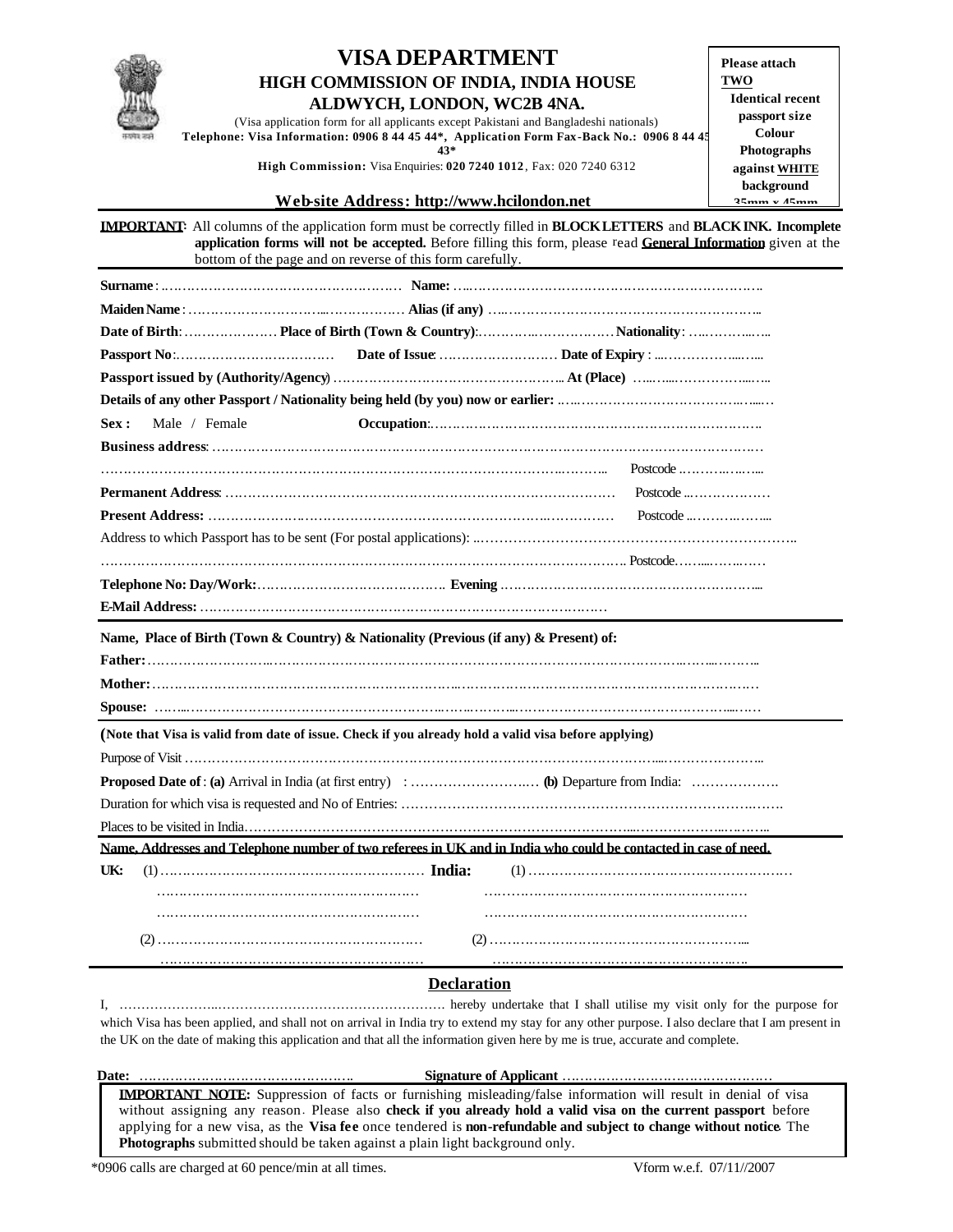# **GENERAL INFORMATION**

**IMPORTANT: It is the responsibility of the applicant to verify visa particulars on receipt of passport and before travelling.** Finalise your travel arrangements only after you ascertain visa requirements and obtain an appropriate visa.. High Commission of India reserves the right on granting & deciding type/ duration of visa irrespective of the fees tendered. Granting of Visa does not confer the right of entry and is subject to the discretion of the Immigration Authorities. Cases where a fresh application is filed during the validity of an existing visa, new visa issued will automatically annul existing visa irrespective of its validity still remaining and no fee refunds are admissible. Children intending to travel to India, must apply on a passport in their own names. **While every effort is taken for prompt processing, High Commission of India will not be responsible for any delay in processing or loss of passport or other documents.**

In the following cases, processing of applications will take longer: **(a)** British nationals holding dual nationality or of other origin, **(b)** applicants not resident in the UK, **(c)** where clearance from India is mandatory, **(d)** visitors to restricted areas and **(e)** certain cases where documents may be verified. Visa section will contact the applicants about the time of delivery of such passports. Please note that each application is examined individually and the time taken for issuing visas may vary from case to case. Applicant may be asked to furnish more supporting documents.

**(A) REQUIREMENTS:Original Passport valid for at least 6 months**, correct visa fee**,** two passport size photographs, supporting documents where necessary and duly filled application form. **Visa fee** can be paid at the counters by the following methods only:

 **(a) Bank Draft/Postal Orders,** payable to **'High Commission of India'.** 

#### **(b) Cash (only at the counters** and not through **Post). Credit/Debit Cards and Personal Cheques** are not accepted.  **(B) VISA FEE AND OTHER DETAILS**

| Tourist visa                            | <b>Fee £30.00</b> , short duration visa for the purpose of holiday/ visiting relatives.                                                        |
|-----------------------------------------|------------------------------------------------------------------------------------------------------------------------------------------------|
| Business visa*                          | Fee £30.00, valid up to 6 months, £50.00 for 1 year and £90.00 for 2 years. A letter explaining the nature of                                  |
|                                         | business and duration from UK Company and a letter of invitation from an Indian Company should be submitted.                                   |
| Conference visa<br>$\ddot{\phantom{a}}$ | Fee £30.00 valid for 3 months, Single Entry. A letter of invitation from the conference organiser should be                                    |
|                                         | submitted.                                                                                                                                     |
| <b>Transit visa</b>                     | Fee £8.00 (Single/Double Entry), valid for halts of up to 72 hours within 15 days from date of issue. This visa                                |
|                                         | is issued only for changing of flights en route to another country. Evidence of onward travel outside India is                                 |
|                                         | required.                                                                                                                                      |
| Entryvisa*/Longterm                     | Fee £90.00, valid for 5 years issued to people of Indian origin only.                                                                          |
| visa :                                  |                                                                                                                                                |
| Student visa*                           | Fee £30.00, valid up to 6 months, £50.00, valid for up to 1 year and £55.00, valid for more than 1 year.                                       |
|                                         | Letter of admission from recognised educational institution with duration of the course is required.                                           |
| Journalist visa                         | Fee £30.00, valid for 3 months, Single Entry. Letter from employer should be submitted where applicable.                                       |
| Employment visa $*$ :                   | Fee £50.00, Valid for 1 year. An employment contract signed by both the parties should be submitted. Extension                                 |
|                                         | for the first year to be taken only in India.                                                                                                  |
| <b>Transfer of visa</b>                 | Fee £4.00, For transfer of 5-year visa issued by an Indian missions in UK to the persons of Indian Origin, from                                |
|                                         | an expired passport to a new passport. Both expired and new passports must be submitted in original along with a                               |
|                                         | 'Transfer of Visa' application form.                                                                                                           |
|                                         | At present no Visa Fee is charged for the petionals of Argentine, Afghanisten, Bengledgeh, Jammie, Mauritius, Mangolia, Meldiuse, South Africa |

At present no **Visa Fee** is charged for the nationals of Argentina, Afghanistan, Bangladesh, Jamaica, Mauritius, Mangolia, Maldives, South Africa (**Please note** that applicable **Additional Fee** will still be payable).

#### **Duration & the No. of entries permitted will be at the discretion of the High Commission of India.**

**\* NOTE: Persons of Indian origin holding five year multiple-entry visas, are required to register with Foreigners Regional Registration officer/Foreigners Registration Officer (FRRO/FRO) within 14 days of first arrival, only if they intend to stay continuously for more than 6 months. Registration is required only during the first visit after the visa is issued. Children below the age of 16 are exempt from the requirement of registration. All other visitors to India, including those of Indian origin holding any other category of visa valid for more than 6 months should register with the FRRO within 14 days of first arrival.**

#### **(C) ADDITIONAL FEE (charged in addition to applicable visa fee) as given below:**

**£ 15.00 -** Applicants holding **US** passports.

 **£ 10.00 - Outstation Visa Surgery Fee** payable in addition to normal fee.

**£ 10.00** - **Non UK** passport holders. Proof of stay of at least one year required to be produced for exemption

**Nationals of Hungary, Japan, Romania and Russian Federation** should contact High Commission of India for details of fees applicable.

- **(D) ADDITIONAL FORMS:** Additional forms are required to be filled in by applicants travelling to restricted areas, non-UK residents and Sri Lankan passport holders. Separate forms are required to be filled by Pakistani and Bangladeshi nationals and for Transfer of Long Term / Entry Visa (**5 years' only**).
- **(E) VALIDITY OF VISA:** Visa is valid for the given period from the **date of Issue.**
- **(F) APPLICATION AT THE HIGH COMMISSION IN PERSON : Application Forms** are accepted on the basis of a limited number of Q numbers issued between 0830 – 10:30 hrs (Monday – Friday except weekends & holidays). One **'Q' card** for each application must be obtained. Please be in the visa hall only at the time given on **'Q'** number card and go to the counter when your number is called/displayed along with **all the requirements** as mentioned in paragraph '**A**' above.

#### **(G) APPLICATION BY POST (All columns of the Application Form must be filled in Black Ink and BLOCK Letters)**

We advise submission of applications in person. No action will be taken on any communication received without the<br>Sender's name & full postal address on the outside of the envelope. We acept no responsibility in case of lo **documents. Unless you need to tell us about a change in circumstances there is normally no need to telephone or write to us about the progress of your application. However postal visa department E-mail is postalvisa@hcilondon.net.**

- 1. Obtain **latest visa application** form and all other **additional forms** where applicable by downloading from our **website** or from Fax-Back No.: 0906 44 45 43 or from the High Commission of India by sending a *stamped Self Addressed Envelope(SAE).*
- 2. Processing of application forms will take a minimum of **15 working days from receipt of application** and in some cases longer especially during September to February. **Posting of application should be properly timed to ensure that visa would cove r duration of stay in India, allowing time for processing and postal transit. Please note that the visa is valid from date of issue and not the date of travel**. **No refund or amendment will be made** after the application is processed and visa is issued. Please check the latest visa fees and estimated processing time before posting your application form/passport/fee etc., to avoid delay or rejection of application due to submission of incorrect fee/documents.